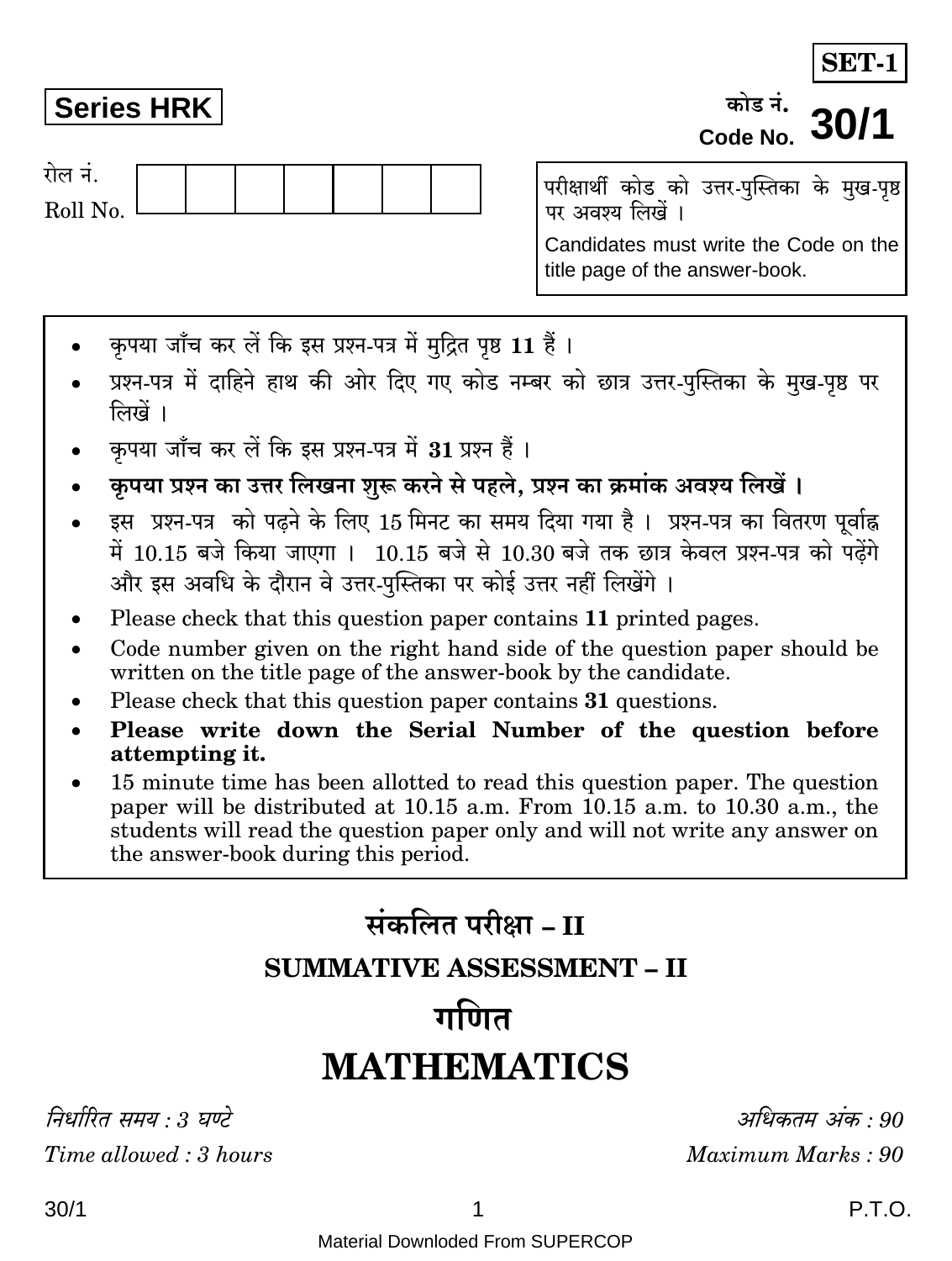मामान्य निर्देश :

- मभी प्रश्न अनिवार्य हैं ।  $(i)$
- इस प्रश्न-पत्र में 31 प्रश्न हैं जो चार खण्डों ... अ. ब. स और द में विभाजित हैं ।  $(ii)$
- खण्ड अ में एक-एक अंक वाले 4 प्रश्न हैं । खण्ड ब में 6 प्रश्न हैं जिनमें से प्रत्येक 2 अंक  $(iii)$ का है । खण्ड स में 10 प्रश्न तीन-तीन अंकों के हैं । खण्ड द में 11 प्रश्न हैं जिनमें से प्रत्येक  $4 \overline{37}$ क का है ।
- कैलकलेटरों के प्रयोग की अनमति **नहीं** है ।  $(iv)$

#### **General Instructions:**

- $(i)$ **All** questions are compulsory.
- $(ii)$ The question paper consists of 31 questions divided into four sections  $-A$ ,  $B, C \text{ and } D.$
- Section A contains 4 questions of 1 mark each. Section B contains  $(iii)$ **6** questions of 2 marks each, Section C contains 10 questions of 3 marks each and Section D contains 11 questions of 4 marks each.
- Use of calculators is **not** permitted.  $(iv)$

#### खण्ड अ

#### **SECTION A**

प्रश्न संख्या 1 से 4 तक प्रत्येक प्रश्न 1 अंक का है ।

Question numbers 1 to 4 carry 1 mark each.

एक समांतर श्रेढ़ी, जिसमें  $a_{21} - a_7 = 84$  है, का सार्व अंतर क्या है ? 1.

What is the common difference of an A.P. in which  $a_{21} - a_7 = 84$ ?

 $30/1$ 

Material Downloded From SUPFRCOP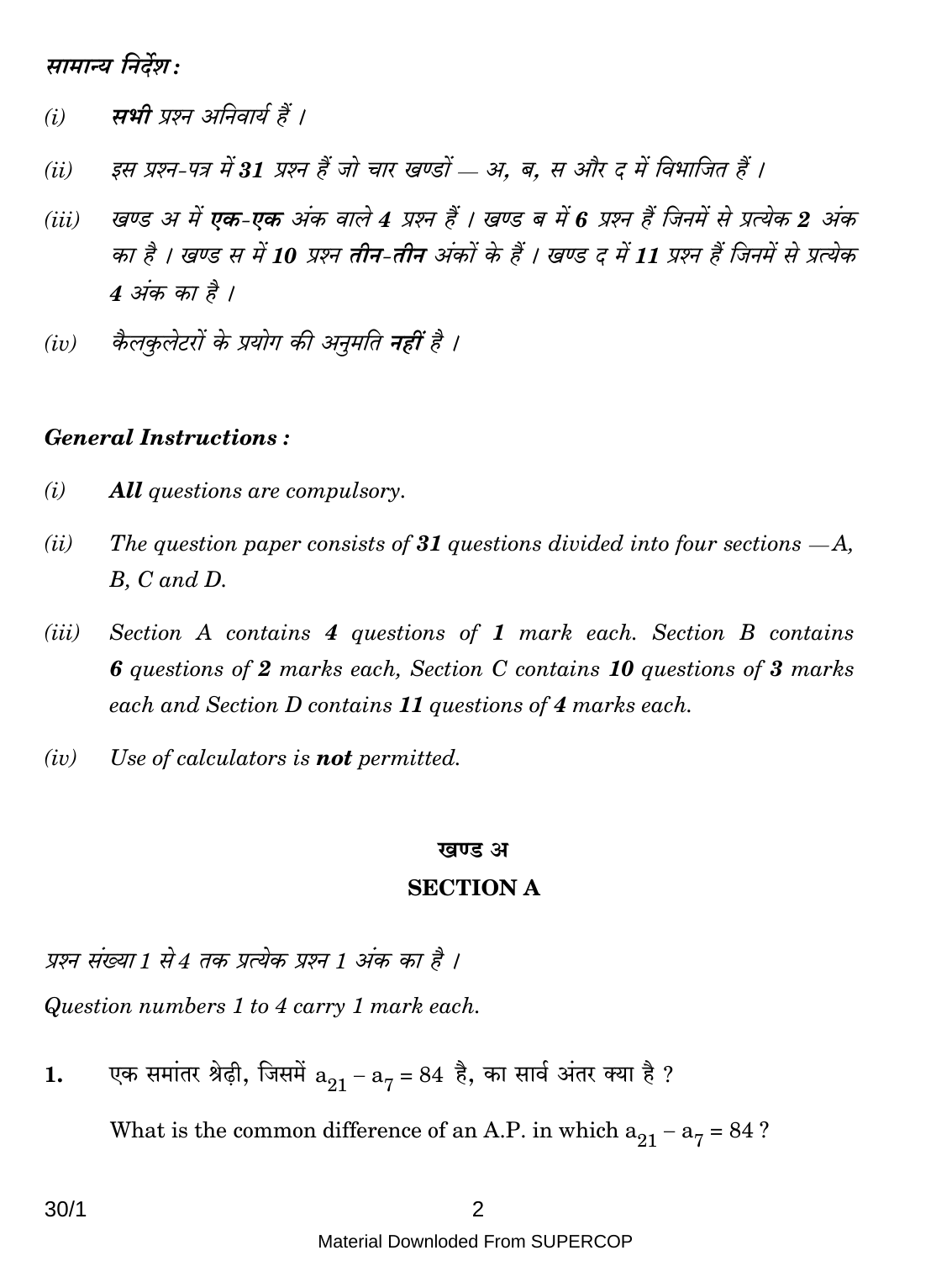यदि एक बाह्य बिंद P से a त्रिज्या तथा O केन्द्र वाले वृत्त पर खींची गई दो स्पर्श-रेखाओं के  $2.$ बीच का कोण 60° हो. तो OP की लंबाई ज्ञात कीजिए ।

If the angle between two tangents drawn from an external point P to a circle of radius a and centre  $O$ , is  $60^{\circ}$ , then find the length of OP.

यदि 30 मी. ऊँची एक मीनार, भूमि पर 10 $\sqrt{3}$  मी. लंबी छाया बनाती है, तो सूर्य का उन्नयन 3. कोण क्या है ?

If a tower 30 m high, casts a shadow  $10\sqrt{3}$  m long on the ground, then what is the angle of elevation of the sun?

900 सेबों के एक ढेर में से यादुच्छया एक सेब चुनने पर सड़ा हुआ सेब निकलने की  $\overline{4}$ . प्रायिकता 0·18 है। ढेर में सड़े हुए सेबों की संख्या क्या है ?

The probability of selecting a rotten apple randomly from a heap of 900 apples is  $0.18$ . What is the number of rotten apples in the heap?

### खण्ड ब **SECTION B**

प्रश्न संख्या 5 से 10 तक प्रत्येक प्रश्न के 2 अंक हैं । Question numbers 5 to 10 carry 2 marks each.

 $\rm p$  का वह मान ज्ञात कीजिए जिसके लिए द्विघात समीकरण  $\rm px^2-14x+8=0$  का एक मूल 5. दूसरे का 6 गुना है।

Find the value of p, for which one root of the quadratic equation  $px^2 - 14x + 8 = 0$  is 6 times the other.

श्रेढ़ी 20, 19 $\frac{1}{4}$ , 18 $\frac{1}{9}$ , 17 $\frac{3}{4}$ , ... का कौन-सा पद प्रथम ऋणात्मक पद है ? 6.

Which term of the progression 20,  $19\frac{1}{4}$ ,  $18\frac{1}{2}$ ,  $17\frac{3}{4}$ , ... is the first negative

term?

 $30/1$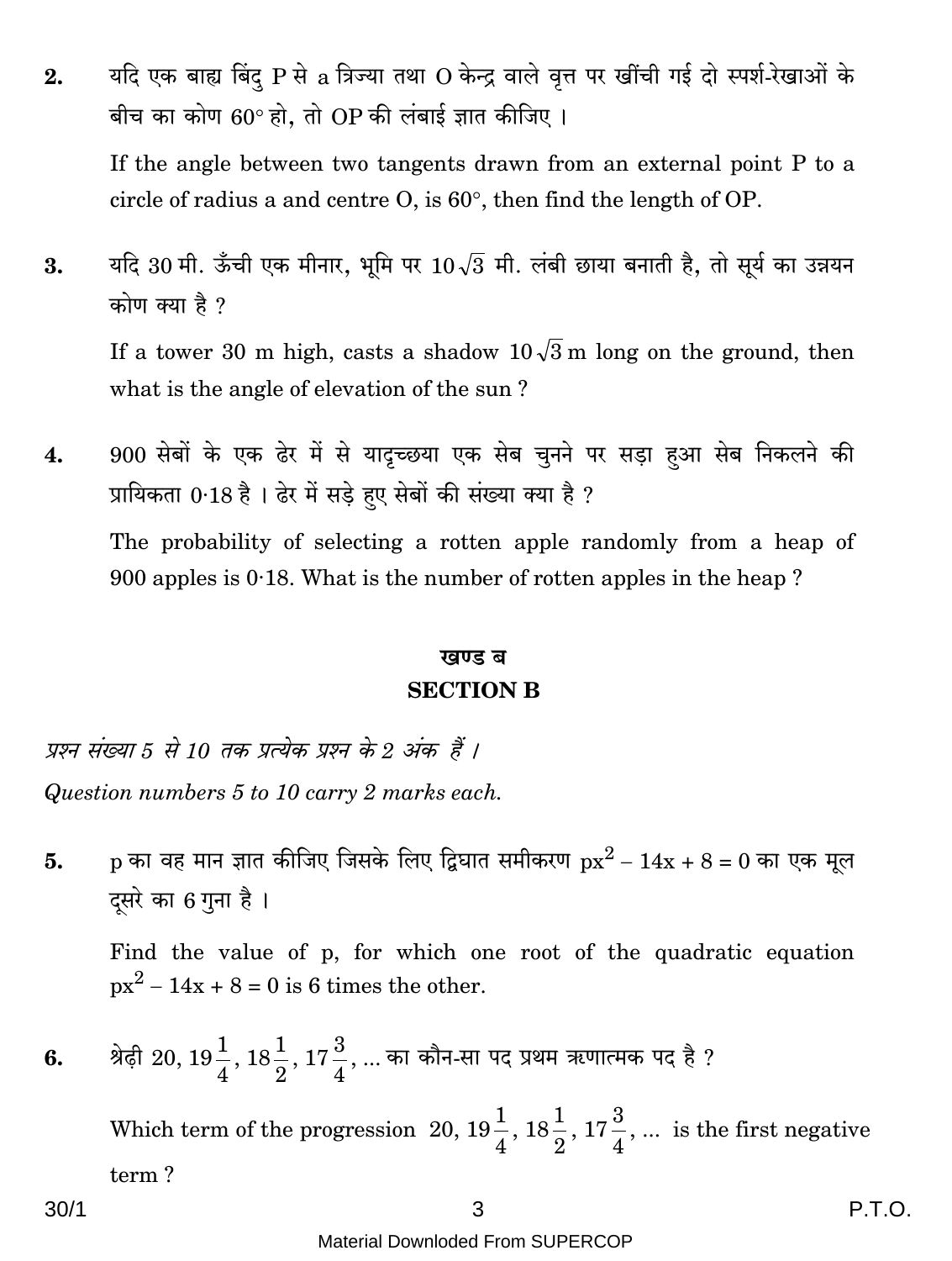सिद्ध कीजिए कि वृत्त की किसी जीवा के अंत बिंदुओं पर खींची गई स्पर्श-रेखाएँ जीवा के 7. साथ समान कोण बनाती हैं।

Prove that the tangents drawn at the end points of a chord of a circle make equal angles with the chord.

एक वृत्त किसी चतुर्भुज ABCD की सभी चारों भुजाओं को स्पर्श करता है। सिद्ध कीजिए कि 8.  $AB + CD = BC + DA$ 

A circle touches all the four sides of a quadrilateral ABCD. Prove that  $AB + CD = BC + DA$ 

एक रेखा v-अक्ष तथा x-अक्ष को क्रमश: बिंदओं P तथा Q पर प्रतिच्छेद करती है । यदि  $\mathbf{Q}_1$  $(2, -5)$ , PQ का मध्य-बिंदु हो, तो P तथा Q के निर्देशांक ज्ञात कीजिए।

A line intersects the y-axis and x-axis at the points P and Q respectively. If  $(2, -5)$  is the mid-point of PQ, then find the coordinates of P and Q.

यदि P(x, y) की A(5, 1) तथा B(– 1, 5) से दरियाँ समान हों, तो सिद्ध कीजिए कि 10.  $3x = 2y$ .

If the distances of  $P(x, y)$  from A(5, 1) and B(-1, 5) are equal, then prove that  $3x = 2y$ .

## खण्ड स

### **SECTION C**

प्रश्न संख्या 11 से 20 तक प्रत्येक प्रश्न के 3 अंक हैं । Question numbers 11 to 20 carry 3 marks each.

- यदि  $ad \neq bc$  है. तो सिद्ध कीजिए कि समीकरण 11.  $(a^{2} + b^{2}) x^{2} + 2 (ac + bd) x + (c^{2} + d^{2}) = 0$  का कोई वास्तविक मूल नहीं है । If  $ad \neq bc$ , then prove that the equation  $(a^{2} + b^{2}) x^{2} + 2 (ac + bd) x + (c^{2} + d^{2}) = 0$  has no real roots.
- एक समांतर श्रेढ़ी का प्रथम पद 5, अंतिम पद 45 तथा इसके सभी पदों का योगफल 400 है। 12. इस समांतर श्रेढी के पदों की संख्या तथा सार्व अंतर ज्ञात कीजिए । The first term of an A.P. is 5, the last term is 45 and the sum of all its terms is 400. Find the number of terms and the common difference of the A.P.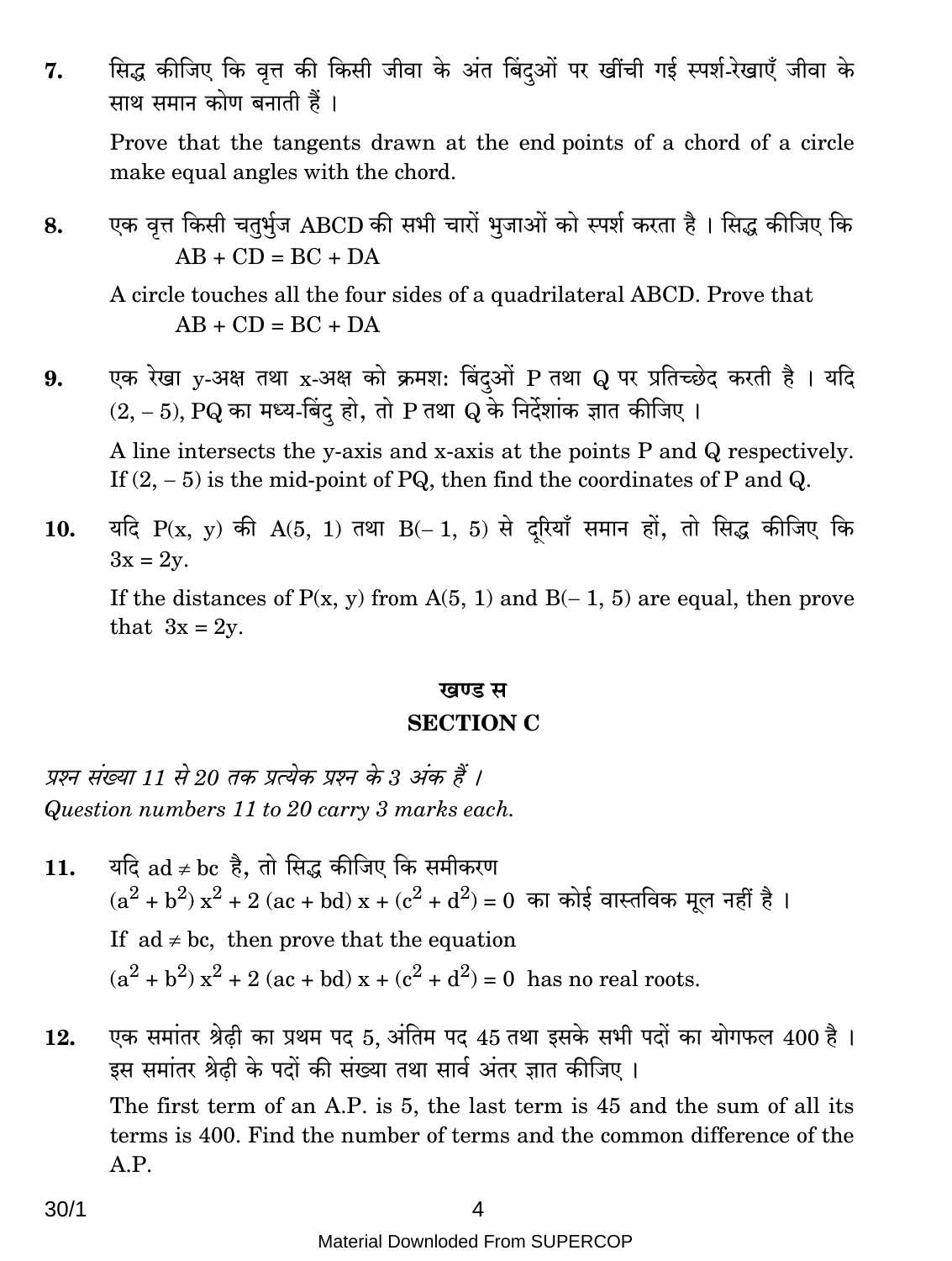एक मीनार के पाद से गुज़रने वाली सीधी रेखा पर पाद से क्रमश: 4 मी. तथा 16 मी. की 13. दरियों पर दो बिंद C व D स्थित हैं । यदि C व D से मीनार के शिखर के उन्नयन कोण एक-दसरे के पूरक हों, तो मीनार की ऊँचाई ज्ञात कीजिए ।

On a straight line passing through the foot of a tower, two points C and D are at distances of 4 m and 16 m from the foot respectively. If the angles of elevation from C and D of the top of the tower are complementary, then find the height of the tower.

एक थैले में 15 सफ़ेद तथा कुछ काली गेंदें हैं । यदि थैले में से एक काली गेंद निकालने की 14. प्रायिकता एक सफ़ेद गेंद निकालने की प्रायिकता की तीन गुनी हो, तो थैले में काली गेंदों की संख्या ज्ञात कीजिए ।

A bag contains 15 white and some black balls. If the probability of drawing a black ball from the bag is thrice that of drawing a white ball, find the number of black balls in the bag.

- बिंदु  $\left(\frac{24}{11}, y\right)$ , बिंदुओं P(2, -2) तथा Q(3, 7) को मिलाने वाले रेखाखंड को किस 15. अनपात में विभाजित करता है ? v का मान भी ज्ञात कीजिए । In what ratio does the point  $\left(\frac{24}{11}, y\right)$  divide the line segment joining the points  $P(2, -2)$  and  $Q(3, 7)$ ? Also find the value of y.
- दी गई आकृति में, प्रत्येक 3 सेमी व्यास के तीन अर्धवृत्त, 4.5 सेमी व्यास का एक वृत्त तथा 16. 4.5 सेमी त्रिज्या का एक अर्धवृत्त बनाए गए हैं । छायांकित भाग का क्षेत्रफल ज्ञात कीजिए ।



5 Material Downloded From SUPERCOP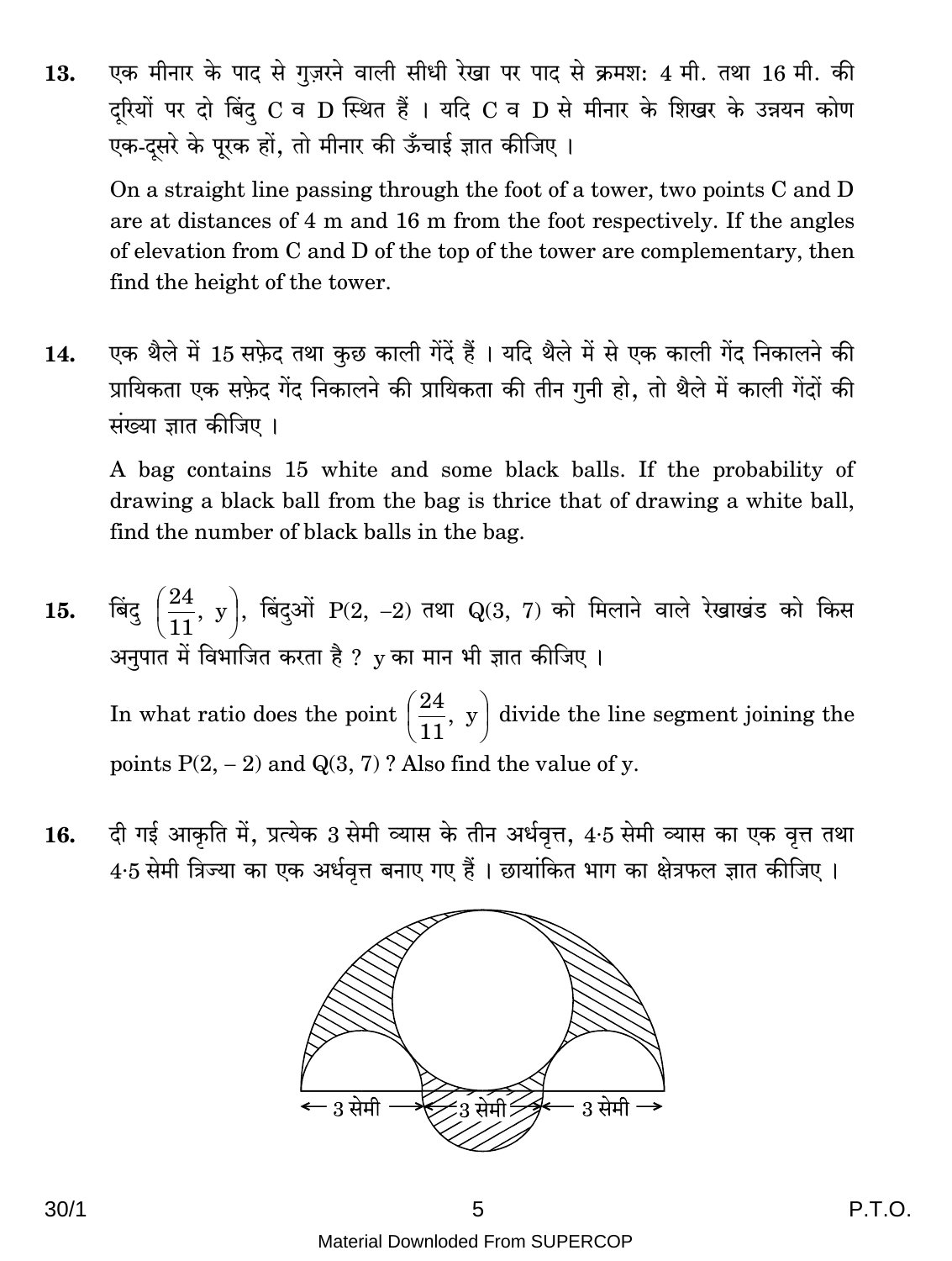Three semicircles each of diameter 3 cm, a circle of diameter 4.5 cm and a semicircle of radius 4.5 cm are drawn in the given figure. Find the area of the shaded region.



दी गई आकृति में, O केंद्र वाले दो संकेंद्रीय वृत्तों की त्रिज्याएँ 21 सेमी तथा 42 सेमी हैं । 17. यदि  $\angle$  AOB = 60° है, तो छायांकित भाग का क्षेत्रफल ज्ञात कीजिए ।

[  $\pi = \frac{22}{7}$  प्रयोग कीजिए ]



In the given figure, two concentric circles with centre O have radii 21 cm and 42 cm. If  $\angle$  AOB = 60°, find the area of the shaded region.



$$
[\text{Use } \pi = \frac{22}{7}]
$$

Material Downloded From SUPERCOP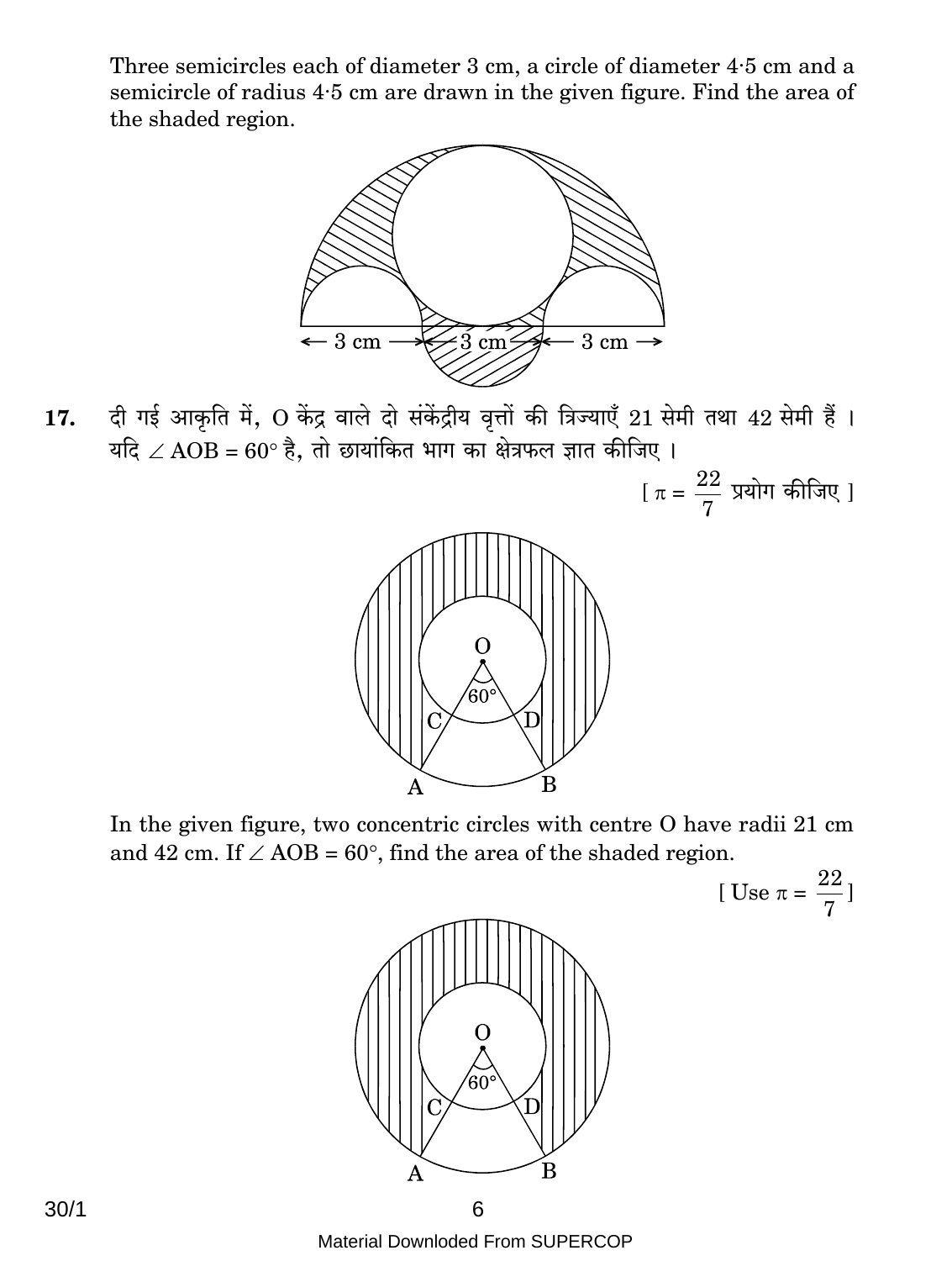5.4 मी. चौडी और 1.8 मी. गहरी एक नहर में पानी 25 किमी/घण्टा की गति से बह रहा है। 18. इससे 40 मिनट में कितने क्षेत्रफल की सिंचाई हो सकती है. यदि सिंचाई के लिए 10 सेमी गहरे पानी की आवश्यकता है ?

Water in a canal,  $5.4$  m wide and  $1.8$  m deep, is flowing with a speed of 25 km/hour. How much area can it irrigate in 40 minutes, if 10 cm of standing water is required for irrigation?

- एक शंकु के छिन्नक की तिर्यक ऊँचाई 4 सेमी है तथा इसके वृत्तीय सिरों के परिमाप 18 सेमी 19. और 6 सेमी हैं । इस छिन्नक का वक्र पृष्ठीय क्षेत्रफल ज्ञात कीजिए । The slant height of a frustum of a cone is 4 cm and the perimeters of its circular ends are 18 cm and 6 cm. Find the curved surface area of the frustum.
- एक ठोस लोहे के घनाभ की विमाएँ 4.4 मी. × 2.6 मी. × 1.0 मी. हैं । इसे पिघलाकर 20. 30 सेमी आंतरिक त्रिज्या और 5 सेमी मोटाई का एक खोखला बेलनाकार पाइप बनाया गया है। पाइप की लंबाई ज्ञात कीजिए।

The dimensions of a solid iron cuboid are  $4.4 \text{ m} \times 2.6 \text{ m} \times 1.0 \text{ m}$ . It is melted and recast into a hollow cylindrical pipe of 30 cm inner radius and thickness 5 cm. Find the length of the pipe.

#### खण्ड द

#### **SECTION D**

प्रश्न संख्या 21 से 31 तक प्रत्येक प्रश्न के 4 अंक हैं । Question numbers 21 to 31 carry 4 marks each.

 $x$  के लिए हल कीजिए : 21.

$$
\frac{1}{x+1} + \frac{3}{5x+1} = \frac{5}{x+4}, \ x \neq -1, -\frac{1}{5}, -4
$$

Solve for x:

$$
\frac{1}{x+1} + \frac{3}{5x+1} = \frac{5}{x+4}, \ x \neq -1, -\frac{1}{5}, -4
$$

 $30/1$ 

P.T.O.

Material Downloded From SUPFRCOP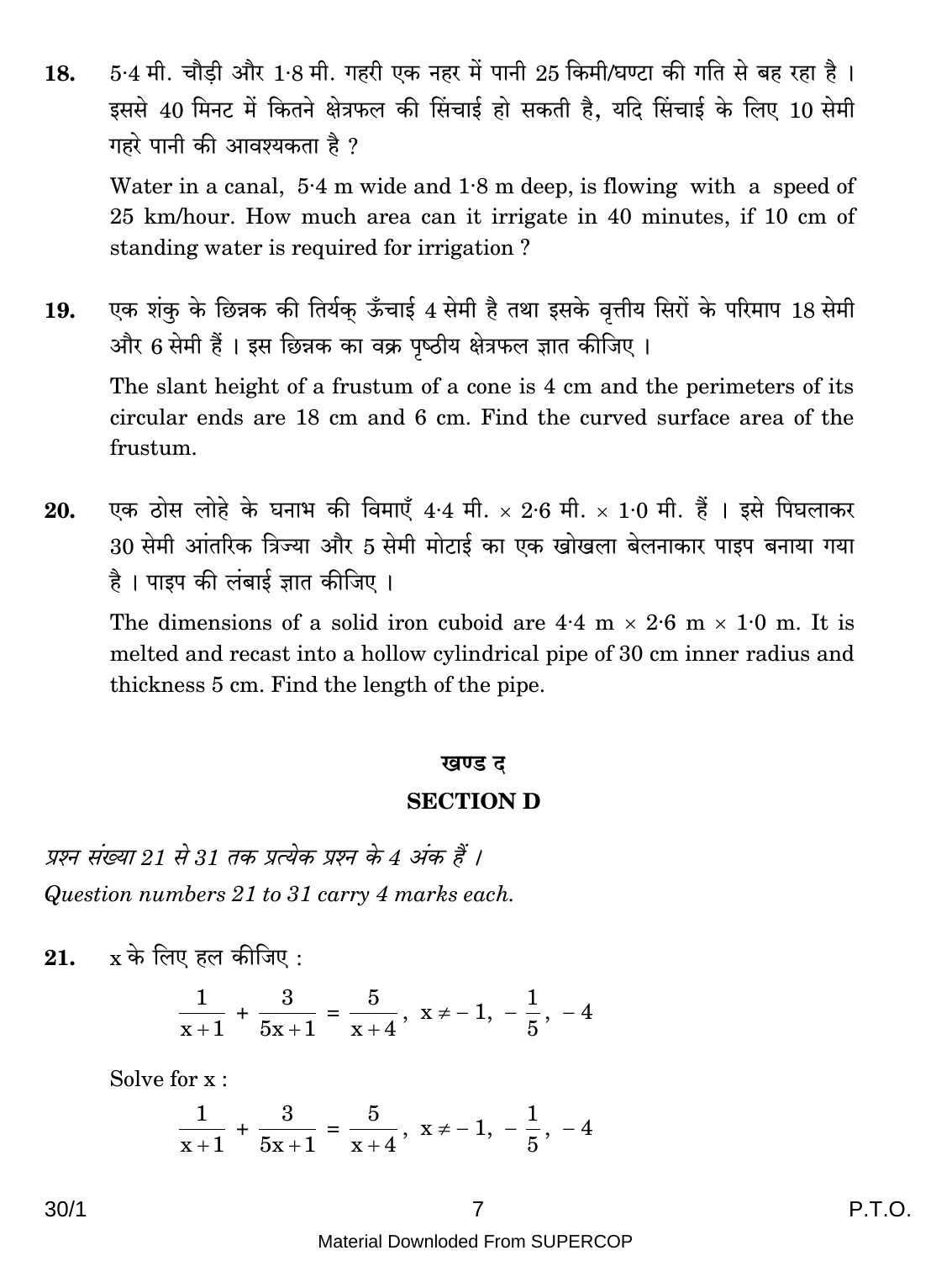- दो नल एक साथ एक टैंक को  $3\frac{1}{13}$  घण्टे में भर सकते हैं । यदि एक नल टैंक को भरने में 22. दूसरे नल से 3 घण्टे अधिक लेता है, तो प्रत्येक नल टैंक को भरने में कितना समय लेगा ? Two taps running together can fill a tank in  $3\frac{1}{13}$  hours. If one tap takes 3 hours more than the other to fill the tank, then how much time will each tap take to fill the tank?
- यदि दो समांतर श्रेढ़ियों के प्रथम n पदों के योगफलों का अनुपात (7n + 1) : (4n + 27) है, 23. तो उनके 9वें पदों का अनुपात ज्ञात कीजिए।

If the ratio of the sum of the first n terms of two A.Ps is  $(7n + 1)$ :  $(4n + 27)$ , then find the ratio of their 9<sup>th</sup> terms.

- सिद्ध कीजिए कि वृत्त के किसी बाह्य बिंदु से वृत्त पर खींची गई दो स्पर्श-रेखाओं की लंबाइयाँ 24. समान होती हैं । Prove that the lengths of two tangents drawn from an external point to a circle are equal.
- दी गई आकृति में, XY तथा X'Y', O केंद्र वाले वृत्त की दो समांतर स्पर्श-रेखाएँ हैं तथा एक 25. अन्य स्पर्श-रेखा AB, जिसका स्पर्श बिंदु C है, XY को A तथा X'Y' को B पर प्रतिच्छेद करती है। सिद्ध कीजिए कि  $\angle$  AOB = 90°.



8 Material Downloded From SUPERCOP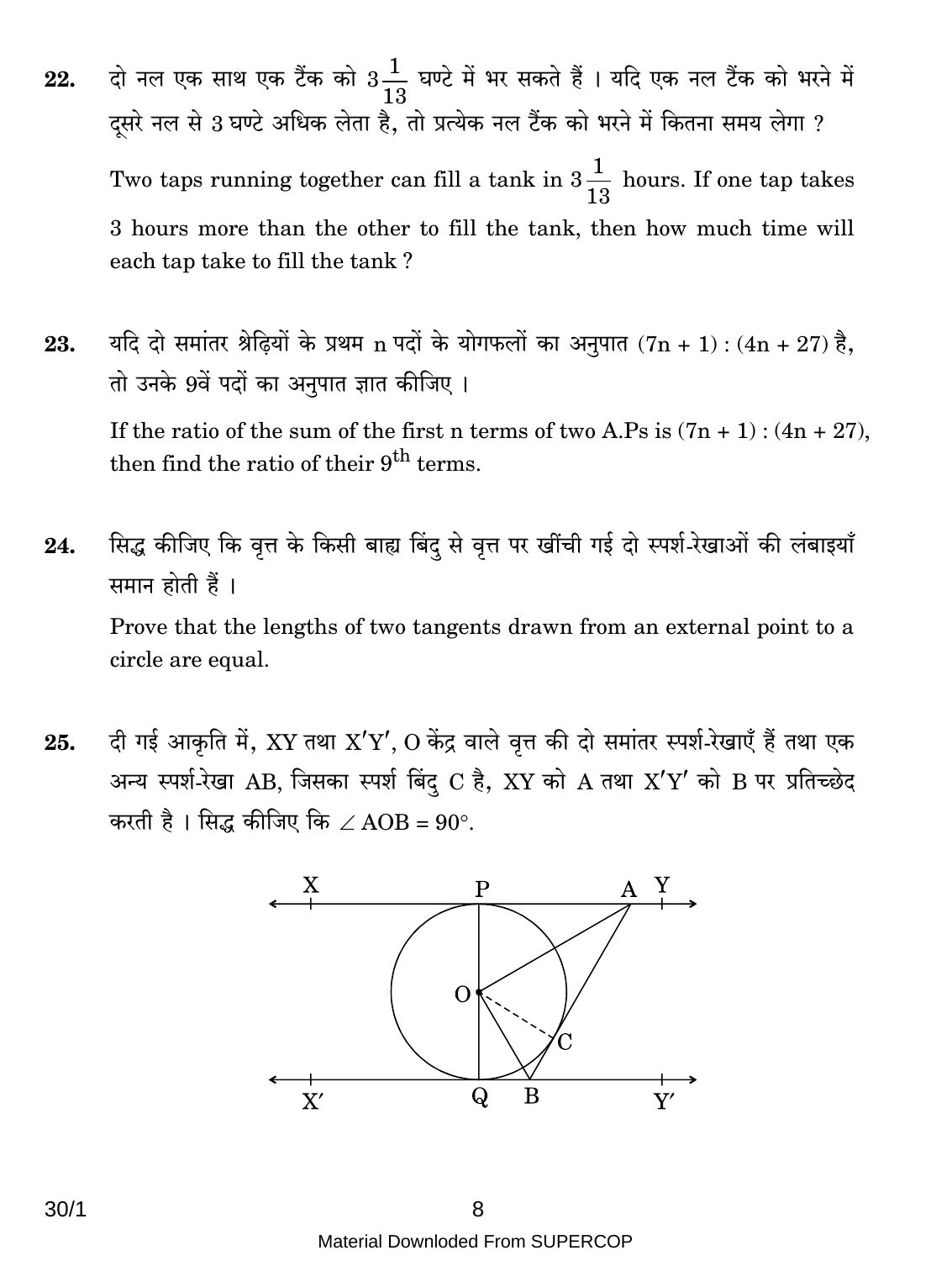In the given figure,  $XY$  and  $X'Y'$  are two parallel tangents to a circle with centre O and another tangent AB with point of contact C, is intersecting XY at A and X'Y' at B. Prove that  $\angle$  AOB = 90°.



एक त्रिभुज ABC की रचना कीजिए जिसमें भूजा BC = 7 सेमी,  $\angle$  B = 45°,  $\angle$  A = 105° 26. हो । तब एक अन्य त्रिभूज की रचना कीजिए जिसकी भूजाएँ  $\Delta$  ABC की संगत भूजाओं की  $\frac{3}{4}$  गुनी हों ।

Construct a triangle ABC with side BC = 7 cm,  $\angle$  B = 45°,  $\angle$  A = 105°. Then construct another triangle whose sides are  $\frac{3}{4}$  times the corresponding sides of the  $\triangle$  ABC.

एक हवाई जहाज़ भूतल से ऊपर 300 मी. की ऊँचाई पर उड़ रहा है । इस ऊँचाई पर उड़ते 27. हुए हवाई जहाज़ से एक नदी के दोनों किनारों पर परस्पर विपरीत दिशाओं में स्थित दो बिंदुओं के अवनमन कोण क्रमश: 45° तथा 60° हैं । नदी की चौडाई ज्ञात कीजिए ।  $\sqrt{3}$  = 1·732 प्रयोग कीजिए 1

An aeroplane is flying at a height of 300 m above the ground. Flying at this height, the angles of depression from the aeroplane of two points on both banks of a river in opposite directions are  $45^{\circ}$  and  $60^{\circ}$  respectively. Find the width of the river. [Use  $\sqrt{3}$  = 1.732]

यदि बिंद A(k + 1, 2k), B(3k, 2k + 3) तथा  $C(5k - 1, 5k)$  संरेख हों, तो k का मान 28. ज्ञात कीजिए ।

If the points  $A(k + 1, 2k)$ ,  $B(3k, 2k + 3)$  and  $C(5k - 1, 5k)$  are collinear, then find the value of k.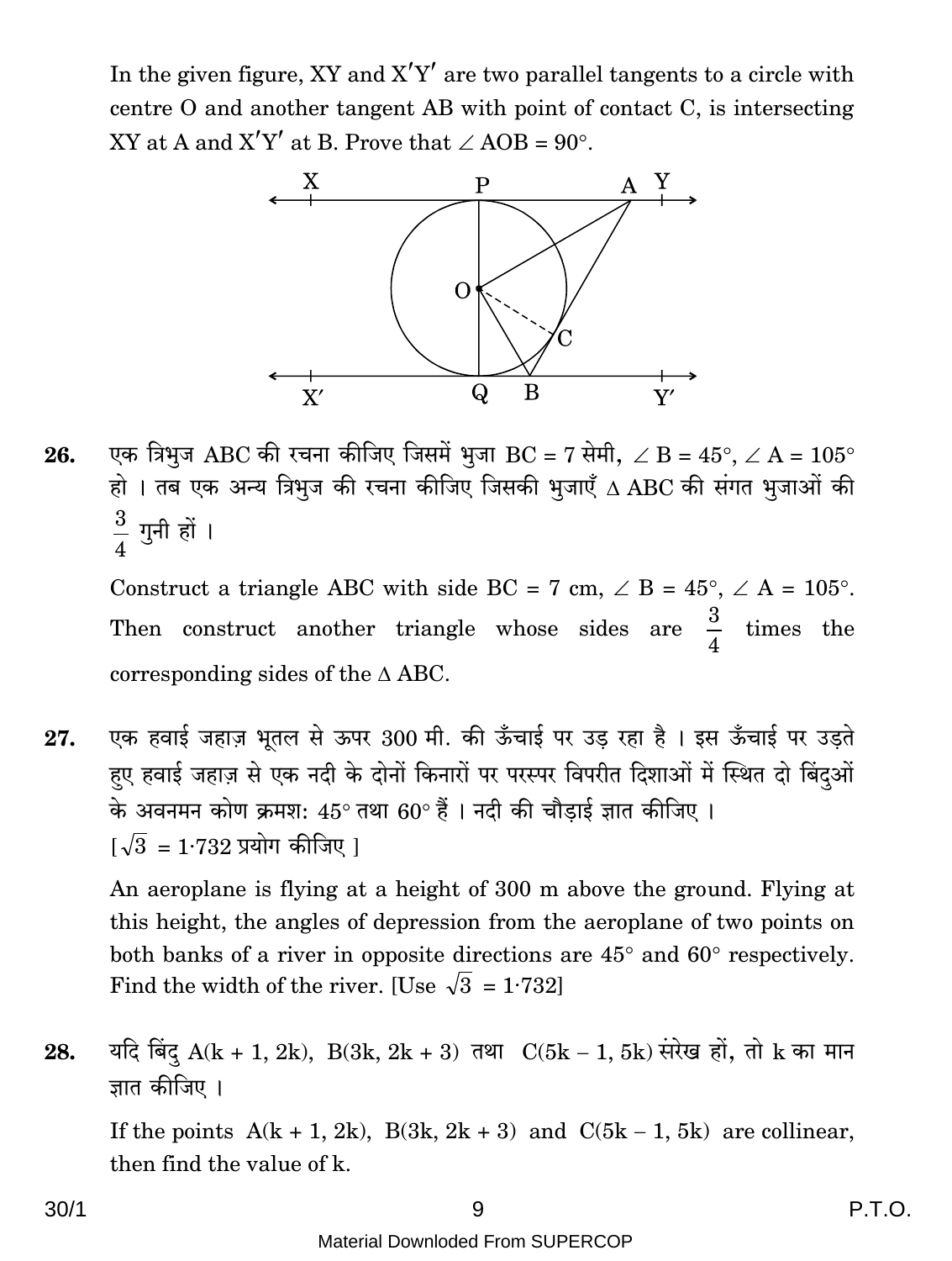दो विभिन्न पासों को एक साथ फेंका गया । प्रायिकता ज्ञात कीजिए कि प्राप्त संख्याओं का 29.

- योगफल सम होगा. और  $(i)$
- गणनफल सम होगा ।  $(ii)$

Two different dice are thrown together. Find the probability that the numbers obtained have

- $(i)$ even sum, and
- $(ii)$ even product.
- दी गई आकृति में, ABCD एक आयत है जिसकी विमाएँ 21 सेमी  $\times$  14 सेमी हैं । BC को 30. व्यास मान कर एक अर्धवृत्त खींचा गया है। आकृति में छायांकित भाग का क्षेत्रफल तथा परिमाप ज्ञात कीजिए ।



In the given figure, ABCD is a rectangle of dimensions 21 cm  $\times$  14 cm. A semicircle is drawn with BC as diameter. Find the area and the perimeter of the shaded region in the figure.



10 Material Downloded From SUPFRCOP